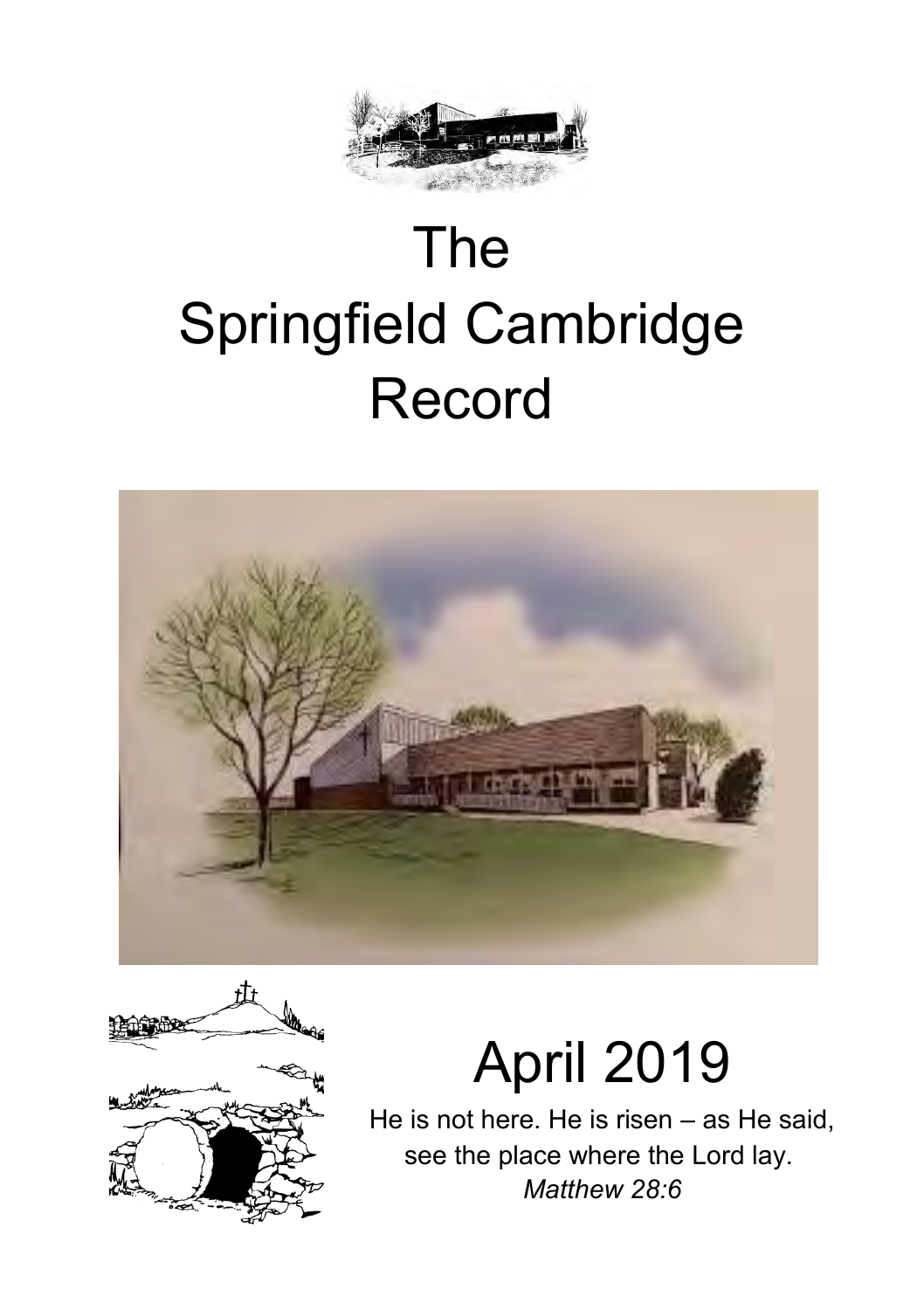#### **Minister**

Rev IAN TAYLOR, BD, ThM 64 Miller Drive, Bishopbriggs, G64 1FB  $\bullet$  0141 772 1540  $\bullet$  Taylor@churchofscotland.org.uk

#### **Assistant Minister:**

Dr Sonia Blakesley BD (Min)  $\bullet$  07925 068 065  $\circ$  SBlakesley@churchofscotland.org.uk

> **Session Clerk**  JAMES (JIM) SCOTT

#### **Clerk to the Congregational Board**

SANDRA McDOUGALL

#### **Church Office**

Mondays 10 am – 12 noon Isobel Lawson, Margery Gough, Sheila Bryce, Moyra Ewing Wednesdays 10 am – 12 noon Janette Gray and Christine Smith  $\bullet$  0141 772 1596  $\circ$  springfieldcamb@btconnect.com

> **Musical Director**  ALAN A. CRAIG, B.Mus, PGCE

> > **Treasurer**  JIM KERR

**Gift Aid Convener** 

 **Non Gift Aid Convener** ELLEN ROBERTSON DAVID LOCKHART

> **"The Record" Editor** JAMES ROBERTSON

**Church Officer** JIM TONNER **<b>a** 0141 772 1596

**Springfield Cambridge Church 49 Springfield Road, Bishopbriggs G64 1PN** *www.springfieldcambridge.org.uk* **facebook.com/springfieldcambridge**

**Scottish Charity SC005642**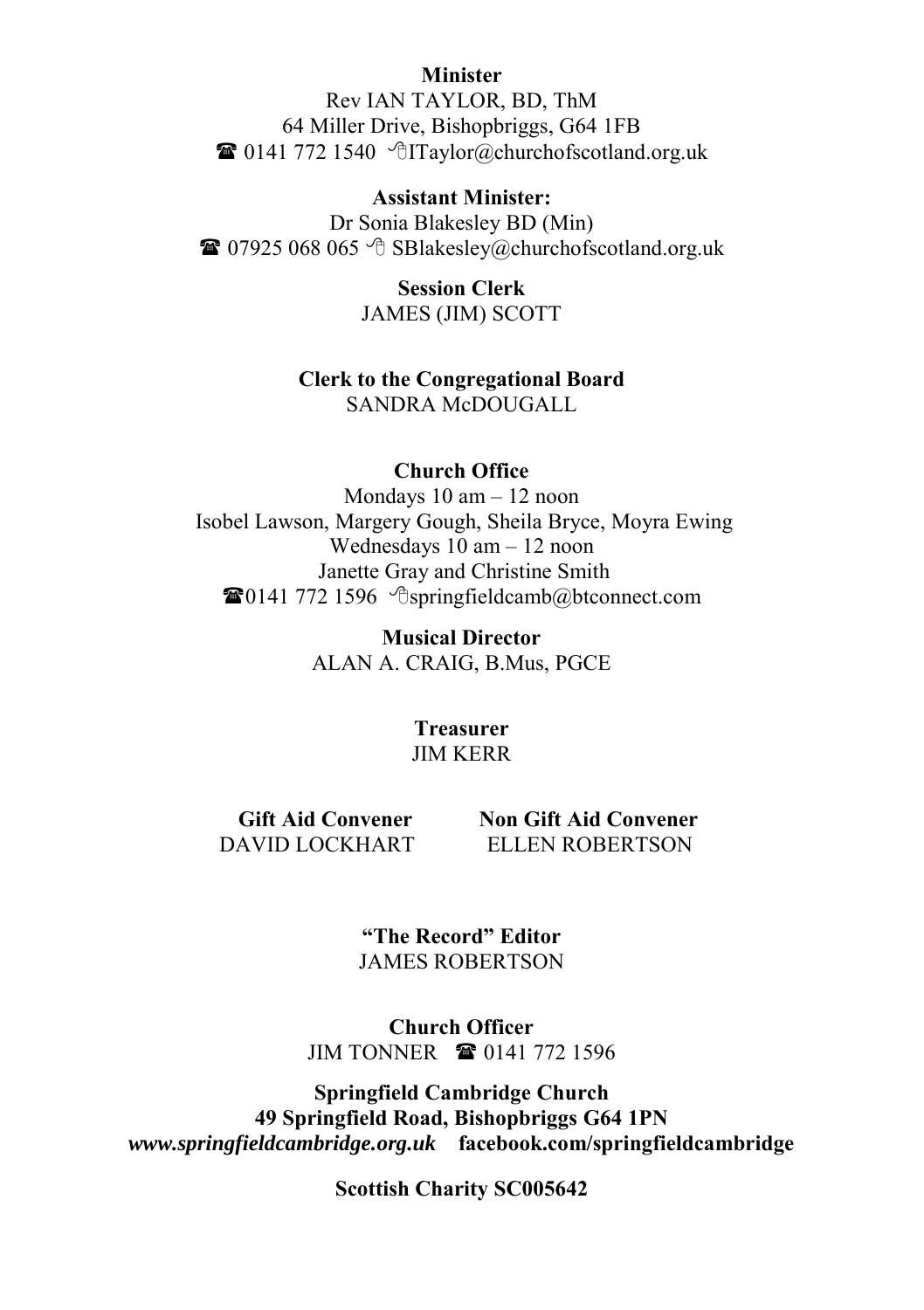#### **Letter from our Minister...USA**



Recently, some of the local Ministers from Bishopbriggs Churches Together were meeting in our Church to plan our Easter Assembly for Bishopbriggs Academy as the school Chaplains. As we chatted over tea and coffee and

shortbread, discussion centred on birthdays. One colleague told us that his birthday was 4th. July. *"Get away, "said* another colleague, *"that's my birthday too." "No way!"* I then intervened saying, *"It's my birthday too."* Needless to say, the Chaplains thought I was joking, but it was true. John, Paul and Ian all share the same birthday, but we are all of differing ages!

Now what are the chances of that occurring we began to wonder? How did it come to pass that three Ministers in Bishopbriggs share a birthday. Was it coincidence, or was it providence?

Whatever the reason, we have all ended up in a place we love, serving people we love because of a common calling. In his novel, *'Crossing to Safety,'* Wallace Stegner describes a place where the main characters connect in these words, *"There it was, there it is, the place where during the best time of our lives friendship had its home and happiness its headquarters."*

That phrase and those sentiments of a home for friendship and headquarters for happiness have deeply resonated with me. For that is surely what we in the church try to offer in the name of Christ. A place where all are welcome. As the hymn puts it: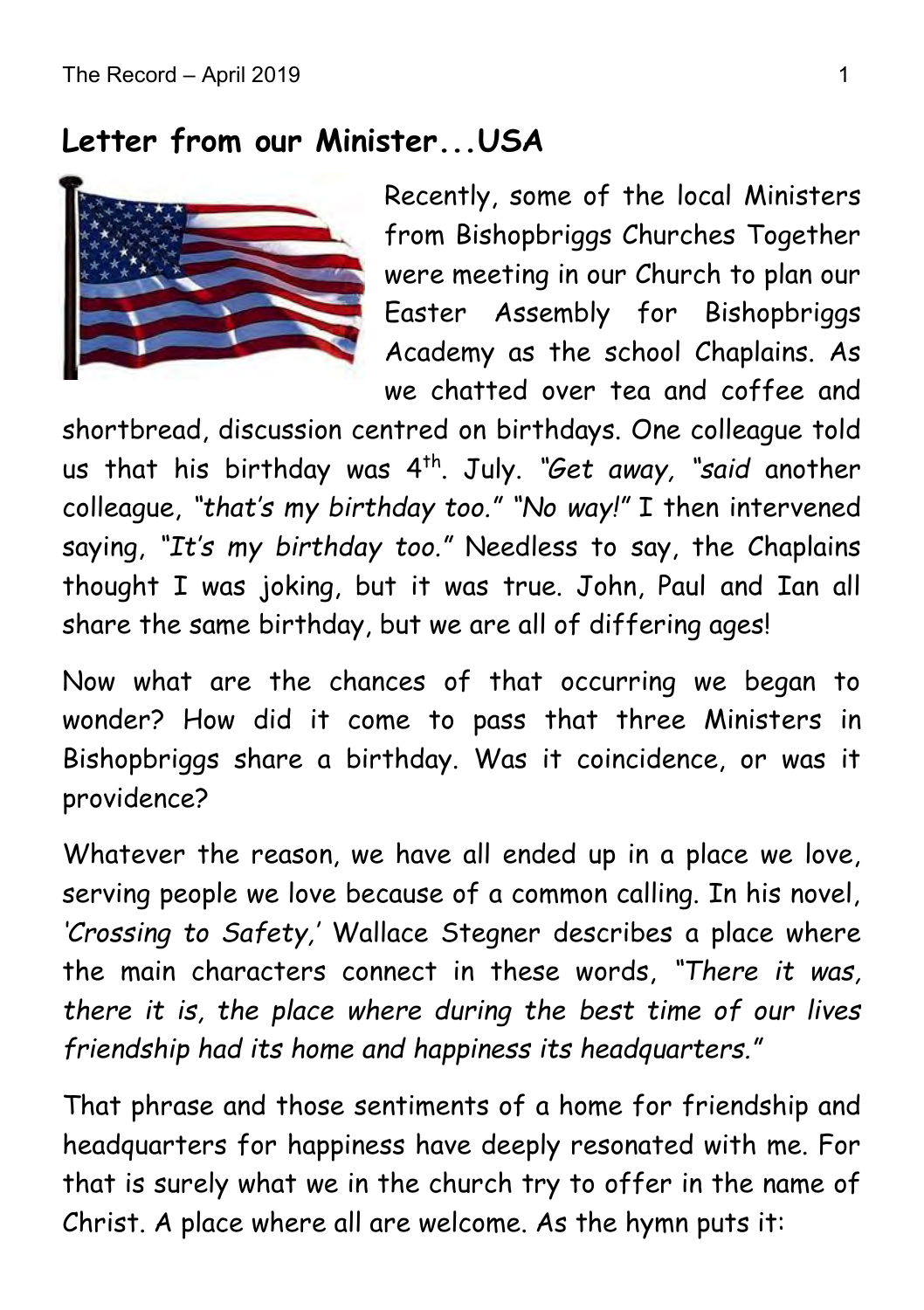Let us build a house where love can dwell and all can safely live a place where saints and children tell how hearts learn to forgive; built of hopes and dreams and visions, rock of faith and vault of grace; here the love of Christ shall end divisions:

*All are welcome, all are welcome, all are welcome in this place.*

In this season of Lent as we journey once more towards Jerusalem, we have an opportunity to extend a welcome to the stranger in our midst to come into the place where all are welcome and friendship has its home and happiness it headquarters. The contract of the Rev Ian Taylor. 4

## **Another word from the Minister . . .**

Some of you will have heard that one of our former Probationers, Rev Mark E. Johnstone was translated from Kirkintilloch St. Mary's Church and inducted into Glasgow Cathedral on the  $4^{\text{th}}$  of April, 2019. The Presbytery of Glasgow has appointed me to serve as the Interim Moderator at St Mary's with effect from then which seems



only reasonable given that Mark has been our Interim Moderator on two previous occasions! Inevitably this additional responsibility will mean that from time to time I will be in Kirkintilloch, but I shall be making good use of Sonia while she is with us!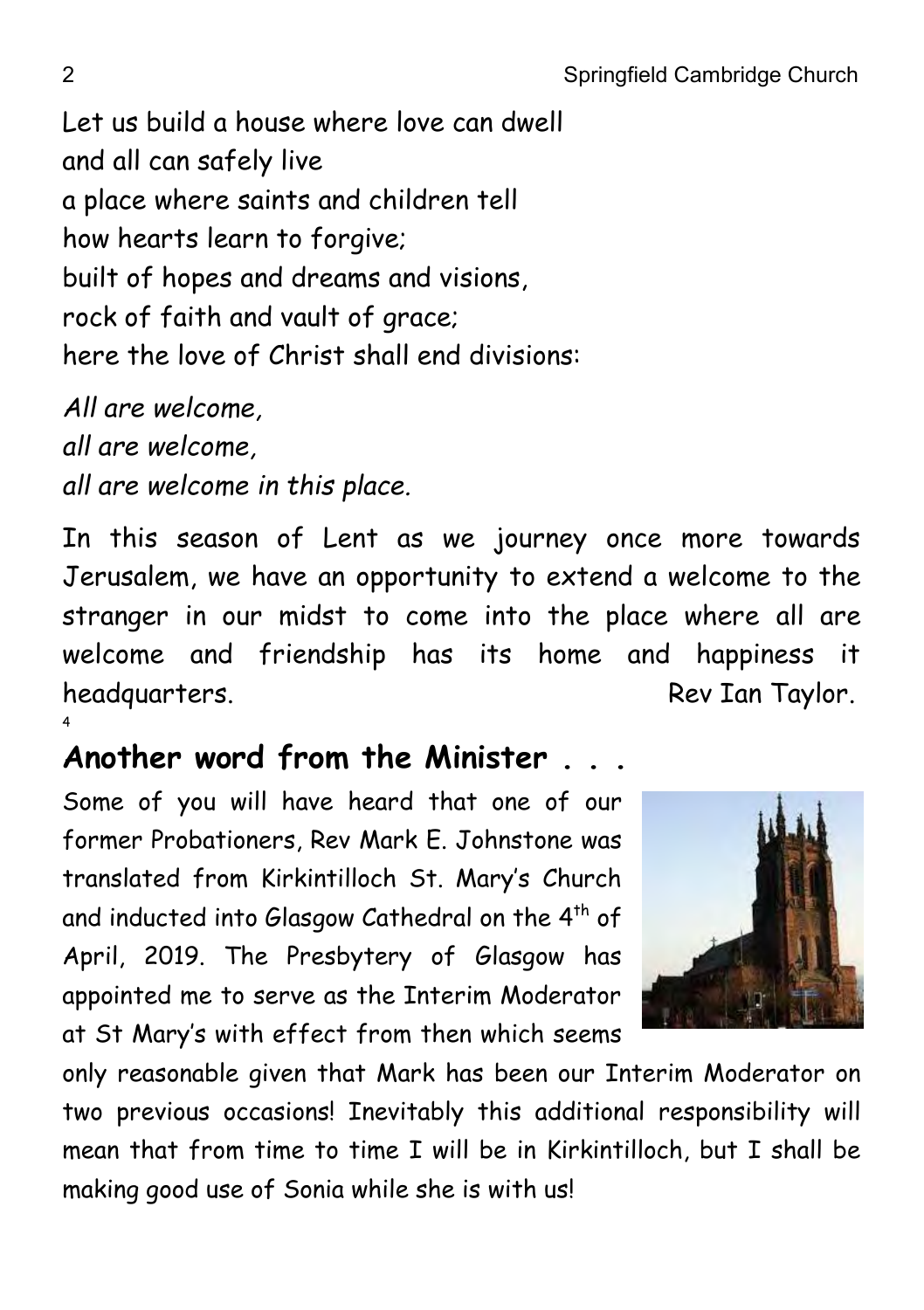

## *LOOKING BACK*

## **BAPTISMS**

*Jesus said, "Suffer the little children to come unto me."*

SUNDAY 24<sup>th</sup> February, 2019 Presley Levi Stephen HARVEY

SUNDAY 24<sup>th</sup> February, 2019 Laura-Jane HARVEY (Adult Baptism)



## **FUNERALS**

*God of grace and peace, in your Son Jesus Christ, you have given us new birth into a living hope. Strengthen us now to live in the power of the resurrection and keep us united with our loved one from whom in death we are not divided.* 

*For you live and reign for ever and ever. Amen.* Friday 22<sup>nd</sup> February, 2019

Friday 1<sup>st</sup> March, 2019 Mr David Dingwall,

Saturday 9<sup>th</sup> March, 2019 Mr Douglas Hall,

Wednesday 20<sup>th</sup> March, 2019 Mr William Wilson,

Mrs Maureen E. Adams, Linnhe Avenue Milngavie Lennox Crescent Keir Hardie Court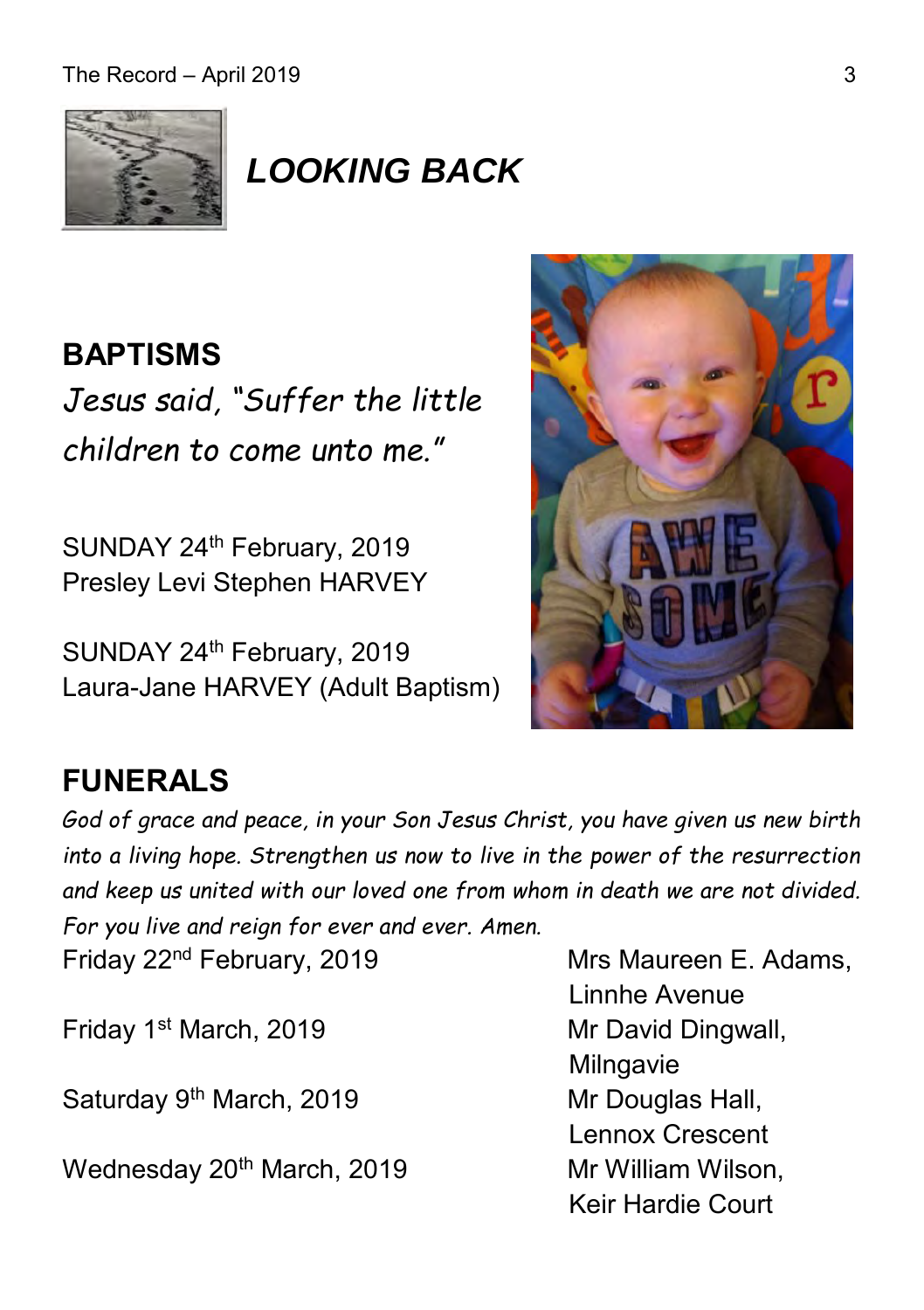## *LOOKING FORWARD*



#### **Vestry Hour**

Should anyone wish to see a Minister, Ian or Sonia will be available on the **17th and 24th .April; 1 st , 8 th , 15th , 29th May and on 5 th and 12th June, 2019 from** 10-11 am. Should you wish to see one of our Ministers at another time, please contact Ian on **20141 772 1540 or <sup>8</sup> ITaylor@churchofscotland.org.uk** and another arrangement can be made.

#### **Mid-Week Services – Cambridge Chapel 11.10 am.**

The Wednesday morning Service will be held in the Cambridge Chapel. The Cambridge Chapel will also be open Monday – Friday from 10 am - 12 noon for anyone who wishes to find a quiet place to read the Bible, pray or reflect during the course of the week.



There will be a Service at Callieburn Court on **Sundays 12th May and 9th June, 2019 at 2.30 pm.** 

This monthly Service at Callieburn Court is open to any member of the congregation who would like to join

the residents for a short Service lasting about 20 minutes or so.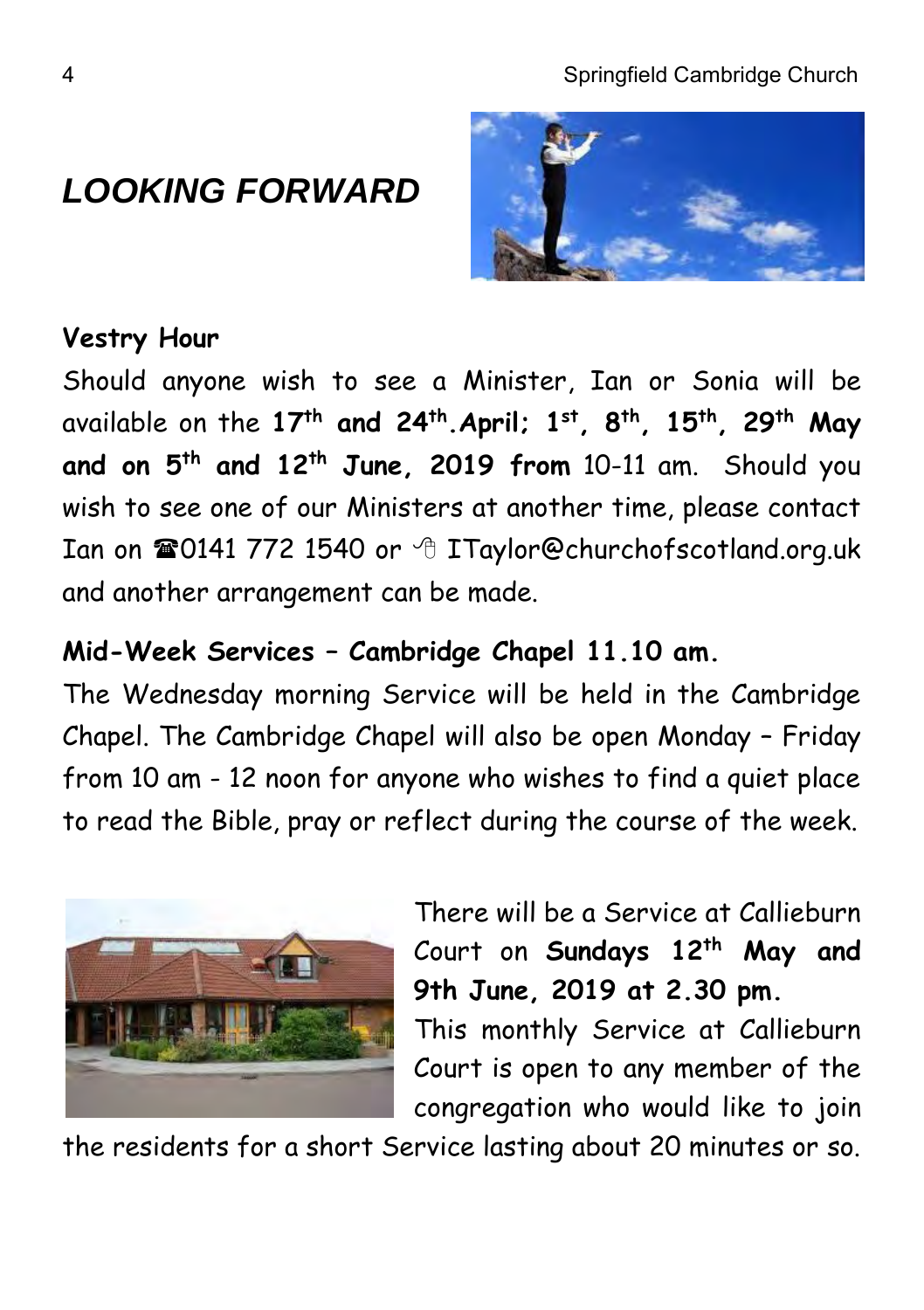

W

At the time of writing, the arrangements were not finalised for this year, so please check the weekly Orders of Service on a Sunday, our website [\(www.springfieldcambridge.org.uk\),or](http://www.springfieldcambridge.org.uk),or/) the

local press for details. Provisional details for **Palm Sunday 14th April, 2019 – Easter Sunday 21st April, 2019 are as follows:**

**Sunday 14th April:** Palm Sunday:

 $Palm$ , Sunday Springfield Cambridge Church @ 7:00 p.m.

**Monday 15 th April:** Still to be confirmed but proposed to be at Cadder Church @ 7:00 p.m.

**Tuesday 16th April:** Stations of the Cross. St Matthew's Church @ 7:00 p.m.

**Wednesday 17 th April:** Woodhill Evangelical Church (interactive programme) @ 7:00 p.m.

**Thursday 18 th April:** Maundy Thursday. St James the Less @ 7 p.m..

**Friday 19 th April:** Good Friday. Walk of Witness from Kenmure Church @ 10:30 a.m. Bishopbriggs Community Church @ 7:00 p.m.



**Sunday 21st April:** Easter Day Sunrise Service - details to be advised.

On **Easter Sunday, 21st April, 2019** our 11a.m. Service will include the **Sacrament of Holy Communion.**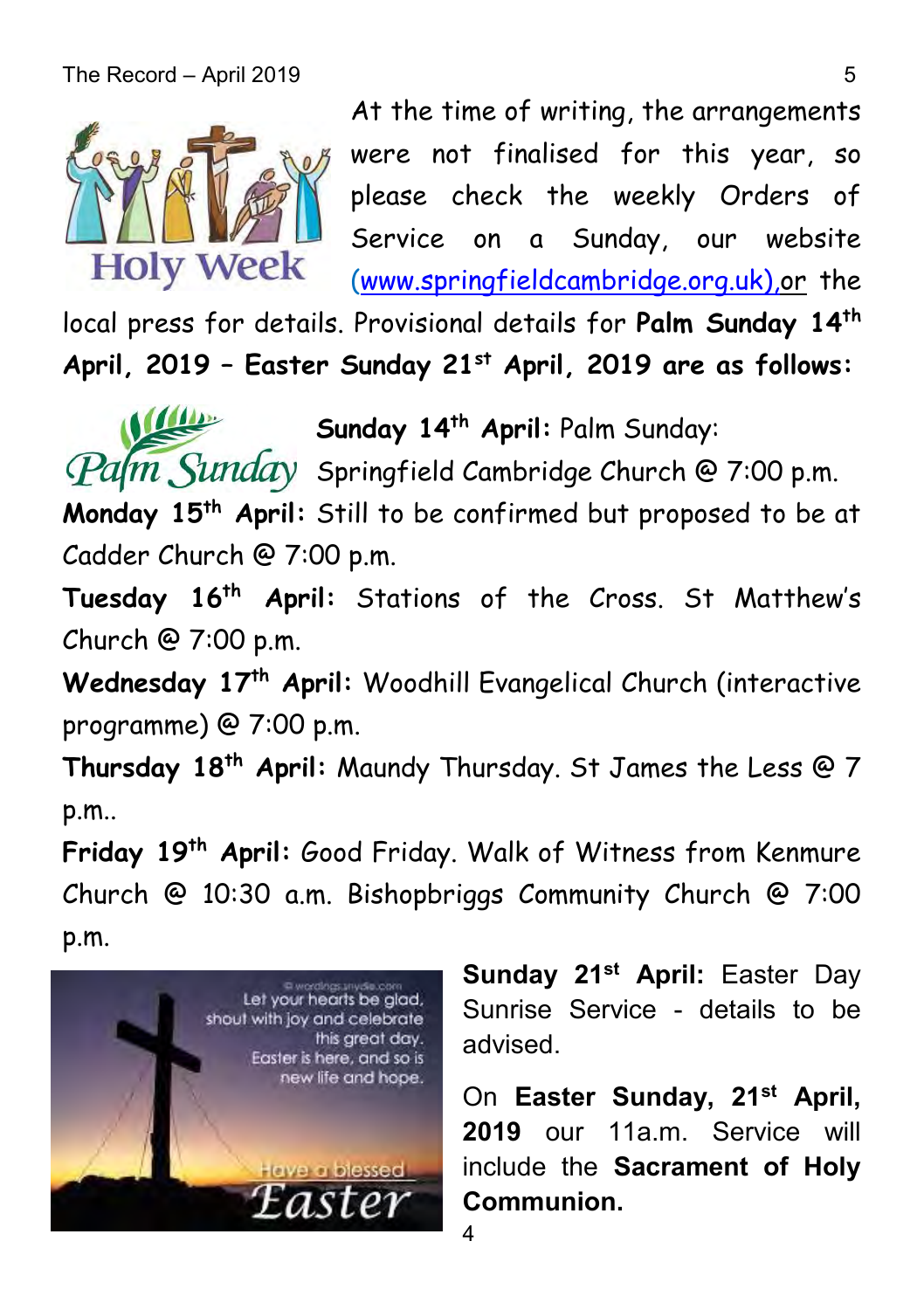Springfield Cambridge Church 6



268th. Glasgow Company Boys' Brigade -Anchor Boys - Coffee Morning – **Saturday 27 th April 2019 at 10am.**



On **Sunday 5th of May 2019** we will celebrate the Sacrament of Holy Baptism.



On **Sunday 12th of May, 2019**, The Boys' and Girls' Brigade Companies will join us for an end of term Service at 11am.





65th. Glasgow Company Girls' Brigade - Display – **Tuesday 14th May, 2019.**



**The General Assembly of the Church of Scotland** will be held in the Assembly Hall, the Mound, Edinburgh from **Saturday 18th – Friday 24th. May, 2019.**



The Sacrament of Holy Communion will be celebrated on **Sunday 2nd June, 2019 at** 11am and 6.30pm. **There will be a Retiring Collection after** 

**each Service in aid of the Kirk Session Benevolent Fund.**



**Monday 3rd. June, 2019.National Youth Choir of Scotland - East Dunbartonshire Boys' Choir** Since their first performance with their 2017

Christmas concert in our Church, this choir have asked if they could return to perform their summer concert in the Church on **Monday 3 rd June, 2019.** If you have never heard the boys singing before, then save this date in your diary for this event. Additional information will follow.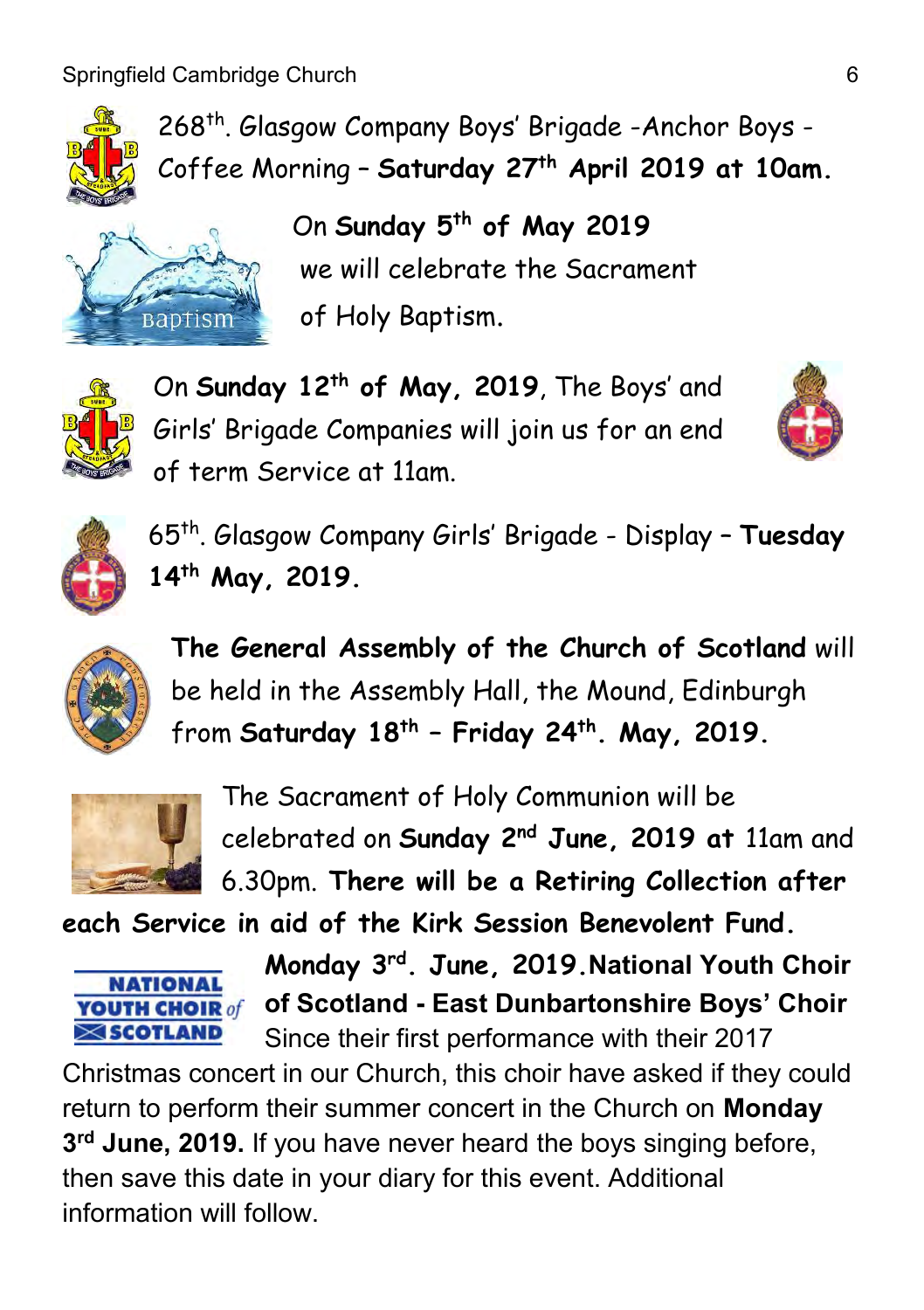The Record – April 2019 7

.

On Pentecost Sunday **(9 th June, 2019)** we will worship as the Bishopbriggs Parish Grouping at the earlier time of **10.30 am** at Cadder Church.



#### **Treasurer's Report**

By the time this article goes to press the first quarter of 2019 will over!

Income and Expenditure for the period January – March is tracking the budgeted figures for the year and we will shortly receive settlement of our Quarter 3 and 4 2018 General Fund Tax claims totalling £8,705 and our outstanding Fabric Fund Tax claim for £2,000.

The main items of expenditure in March were our Central payment to the Church of Scotland of £8,131, partial payment of £1,451 in respect of our Glasgow Presbytery dues for 2019 and our monthly salary payments to our staff totalling approximately £2,234. More finance news next month! *Jim Kerr,* Treasurer

# *Thanks*

The Copeland family would like to thank our Church family for all the prayers and kindness shown throughout our recent bereavement. We have been much supported and have felt the genuine love and affection of the entire congregation, both those people well known to us and those less known and we thank you all for every prayer and thought. This will never be forgotten.

Thank you must especially go to the office, Jim and Fiona and of course the wonderful bakers who provided for the tea so fantastically after Laurie's funeral.

Thanks to you all once again. *Jim, Christine and Neil Copeland*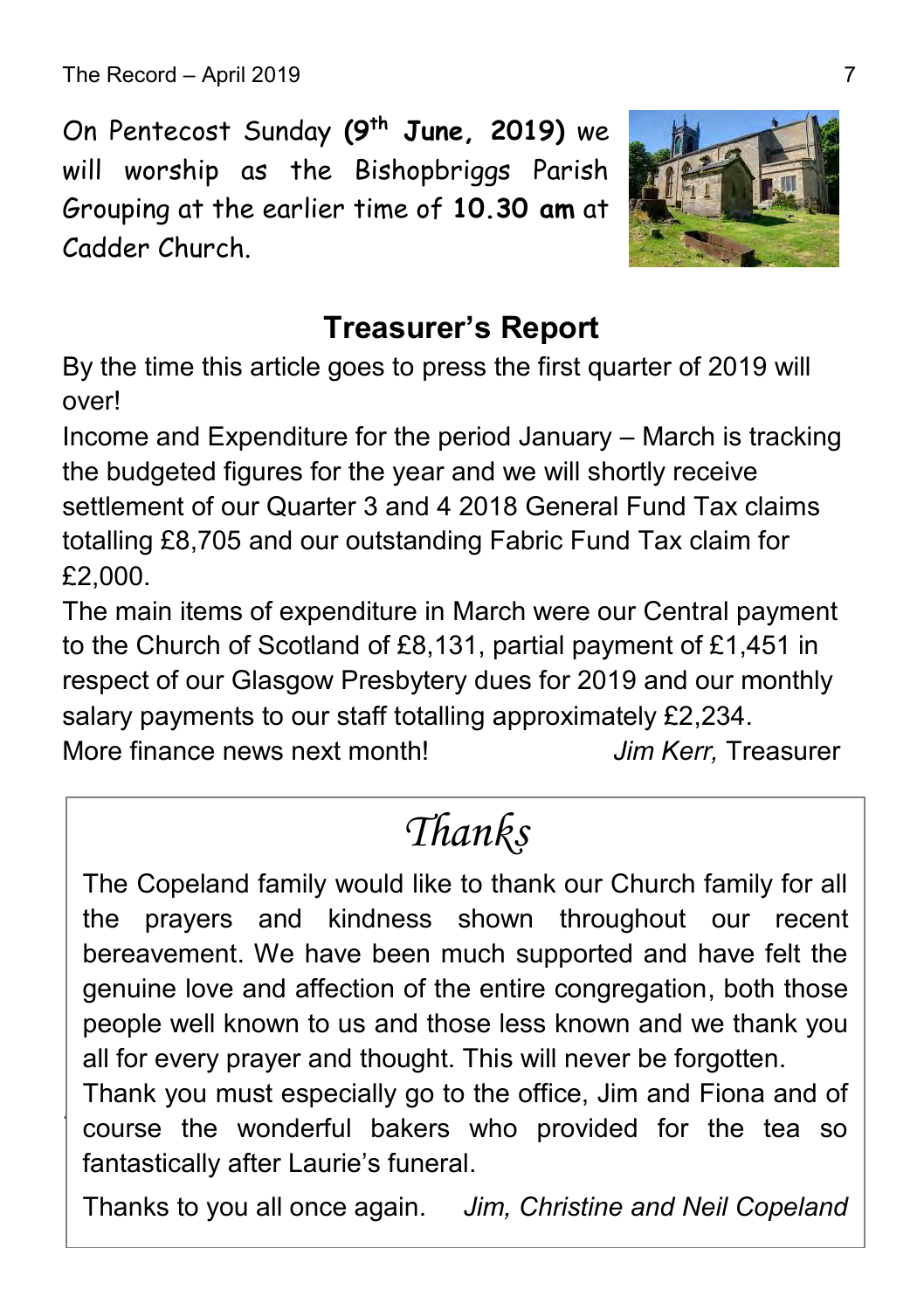Recently I had the chance to attend a day organised jointly by

Stirling Presbytery and the 'Church and Society Council' entitled: "Being Together & Learning Together: Dementia-Friendly Developments in our Communities". It was a very full programme with highly experienced speakers such as Prof John Swinton from Aberdeen University, Dr Peter Murdoch, church elder and retired Consultant in Geriatric Medicine, Sarah Metcalfe from Playlist for Life, and others who spoke of a personal experience of life with a close family member, diagnosed with Dementia. It was attended by many different church people from around Scotland, and also had some local health care professionals attending, over 120 in total.

We heard presentations and attended workshops led by people involved in projects in their own communities and heard how these had developed mostly from small scale initiatives that had been well received and had grown larger, sometimes in only a short period of time. These included the Musical Memories at Springburn Parish Church, Mearns Kirk Helping Hands, Dementia-Friendly Dunblane (a town wide initiative) and from other groups who co-ordinate Cultural Activities in Care Homes – such as craft work and memory boxes, and one, 'Football Memories' which is specifically for men and arranges visits to Football clubs, and reminiscence about football players, although resources are now developing for other sports and specialist interests.

To be Dementia-Friendly means considering many aspects such as clear signage within your facility, contrasting colours, which are helpful in identifying tables/chairs/crockery, but not helpful on flooring, where it may make someone think there is a gap or a step to be tackled. Adequate lighting is important, and also the avoidance of an over complicated environment, which can be distracting and disturbing.

It was an interesting and thought-provoking day, but inspiring too, to see how much "The Kirk" is doing, quietly, in many corners of Scotland, to improve the lives of people. And, after all, as one speaker pointed out, through our own families, our communities and our towns, we are **all** people living with Dementia, and the statistics tell us the numbers are only going to increase in the years ahead.

*Sonia Rev Dr Sonia Blakesley,* Assistant Minister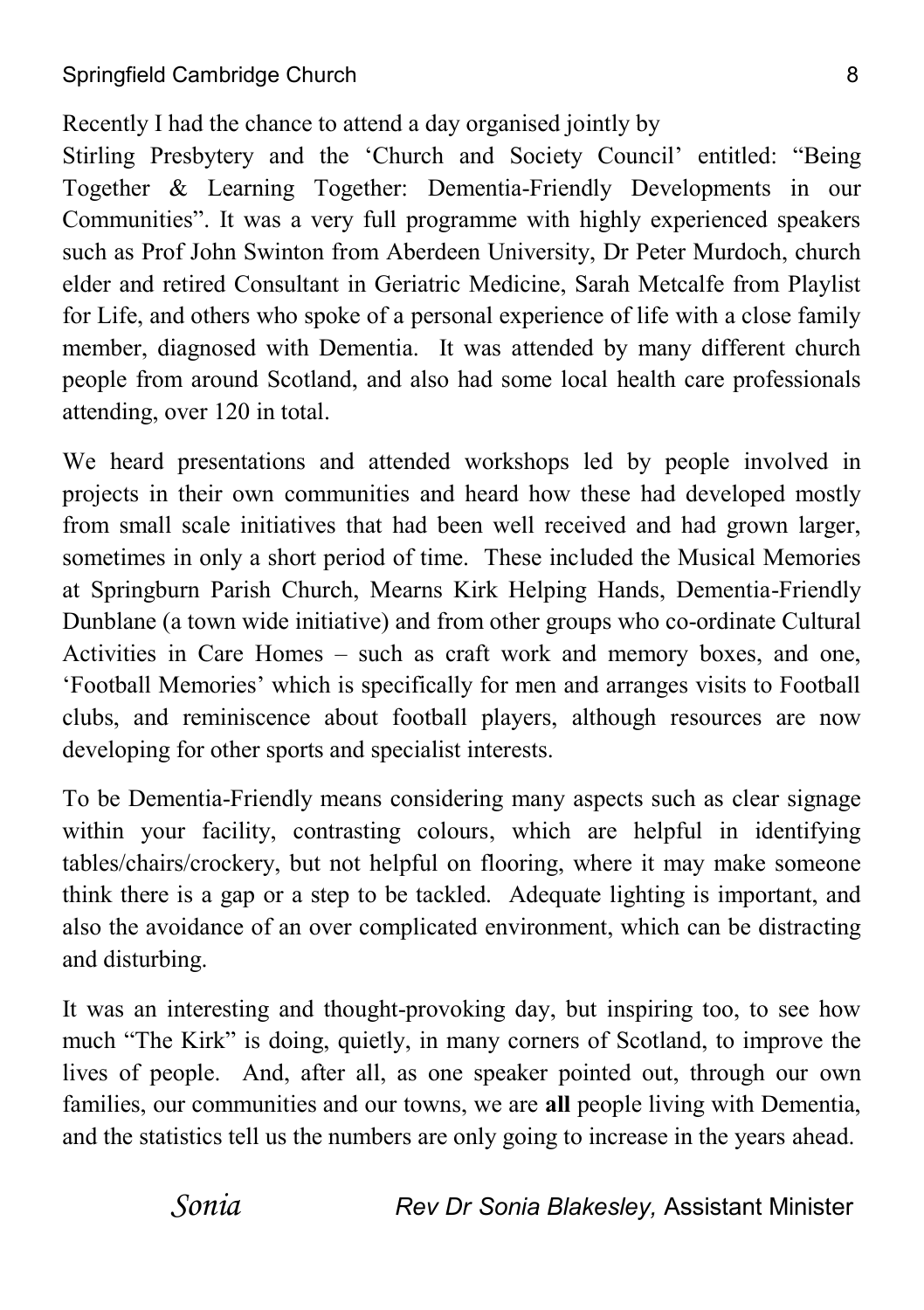#### **Girls' Brigade**

We have had a busy session since Christmas and all sections have now completed their badgework.

The Explorers are now busy building a giant rocket which may feature in our annual display carrying on their theme of space. The Juniors entered two teams into the Divisional collage competition with one team taking first place. Well done to all the girls who entered. Both sections are now practicing for the keep fit virtual competition in May.

The Brigaders finished their Poppy Scotland theme for their badgework with a presentation and evening tea inviting guests from the congregation to share stories and memories of the war years. Some of our visitors brought photographs and memorabilia which were of great interest to the girls. It was lovely to hear the chat between the various age groups around the room.

Pancake Tuesday proved interesting. The officers and Jim Toner waited with bated breath as the Juniors and Brigaders made their own pancakes, the first-time baking had been done since the new fire alarm was fitted. Thankfully nothing was burnt and the alarm stayed silent!

All the girls are now rehearsing for their annual display which will be held on Tuesday the 14th of May in the church hall from 6:45 pm. A warm welcome is extended to anyone wishing to come along. The officers and girls would like to congratulate Clare Round on gaining her Queen's Award which is the highest award gained in the Girls' Brigade. Clare has gained this award after almost two years of hard work, which included voluntary work in the local hospice, a written project, a written exam, a faith journey journal, initiative tests, leadership within the company and a residential weekend. Well done Clare - all your hard work has paid off.

To end our session we are planning a company trip in May and look forward to sharing some of the photographs in the next edition of the magazine. *Katie Byrne,* Captain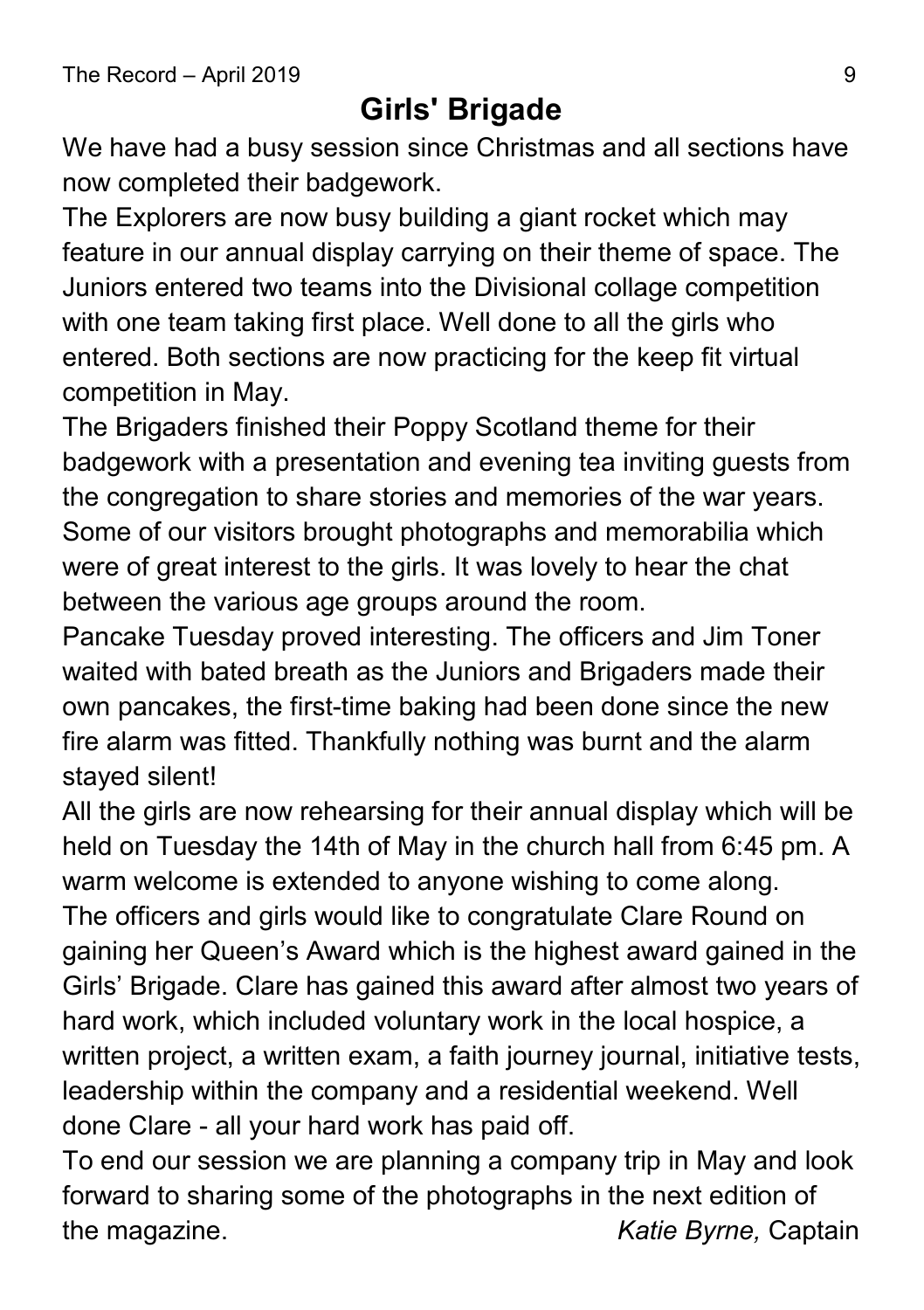#### **The Guild**

I have never been to Windsor so obviously I have not seen the Castle there, but after our meeting on  $18<sup>th</sup>$  February, I felt I had visited the Castle personally and knew it intimately! The speaker, Robert (Bobby) Keys, was really excellent. He and his wife have friends who live in one of the houses in the Grounds of the Castle, so he had stayed there at the time of the Garter Parade as well as in the Castle itself with the Queen and the Duke of Edinburgh in residence in a suite nearby!

Of course, the Hostess Tea was a lovely evening with a beautiful "Guild" supper of delicious home baking provided by the Committee Members. The entertainment was wonderful, and the Springfield Cambridge Praise Team led, on this occasion, by Catherine Taylor, did themselves - and us - proud. Every performance was excellent, but I hope the group will forgive me for selecting for a special mention, the duet performed by Catherine herself and her daughter Beth a real "lump in the throat" moment! Thank you once again Praise Team.

Bernadette Campbell, speaker on behalf of Seema's Project, touched our hearts deeply, with the stories of the sex trafficking in Pune, India. Many of the children born to the women, taken by force and imprisoned as prostitutes, become feral street children. And it is these children Seema's project is rescuing, building places of safety for them and the hope of a future. Bernadette is an excellent ambassador for this Project - a truly worthy cause.



*Isabel and pianist, Lena, having a last- minute chat over music for hymns on 18th March*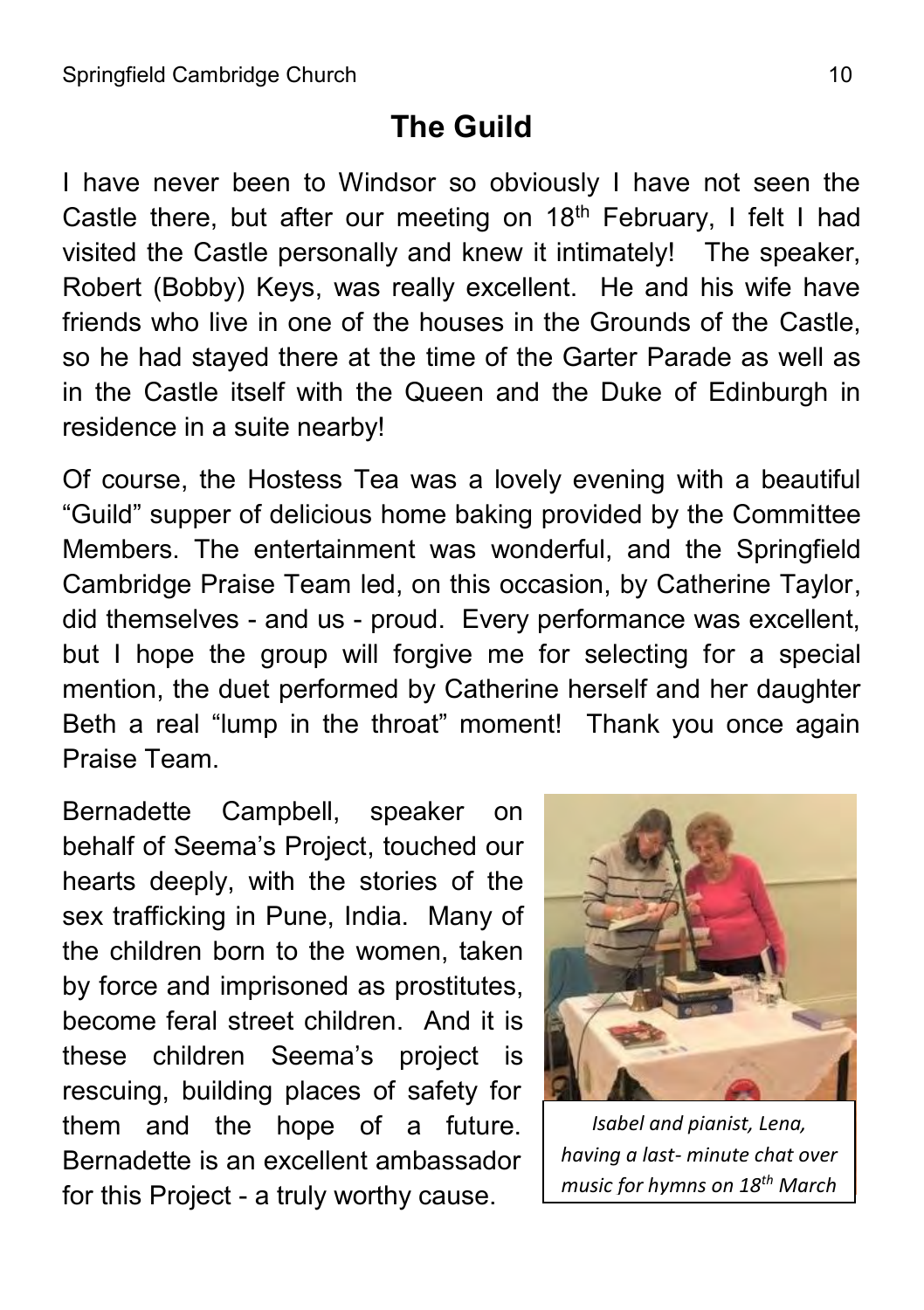

*Christine Bickers and Sandra McDougall with Bernadette, speaker on 18th March on behalf of Seema's Project*

Our A.G.M. is on Monday, 1<sup>st</sup> April when we hope to secure our own future by finding Office-Bearers and Committee Members to carry our Guild forward.

Again, may I commend to the ladies of the Guild support to the Martha Table, the proceeds of which form part of our donation to our chosen Projects



Our Session finishes with our Outing on Saturday, 11<sup>th</sup> May when we will be visiting Dundee, with a coffee / lunch stop at Glendoig Garden Centre. The V & A Dundee is, of course, on our visiting list along with the Waterfront and the other Dundonian attractions. High Tea is a must on a Guild Outing and will send us on our way home. So, wish us a happy day!

 *Sheila Gibson* on behalf of The Guild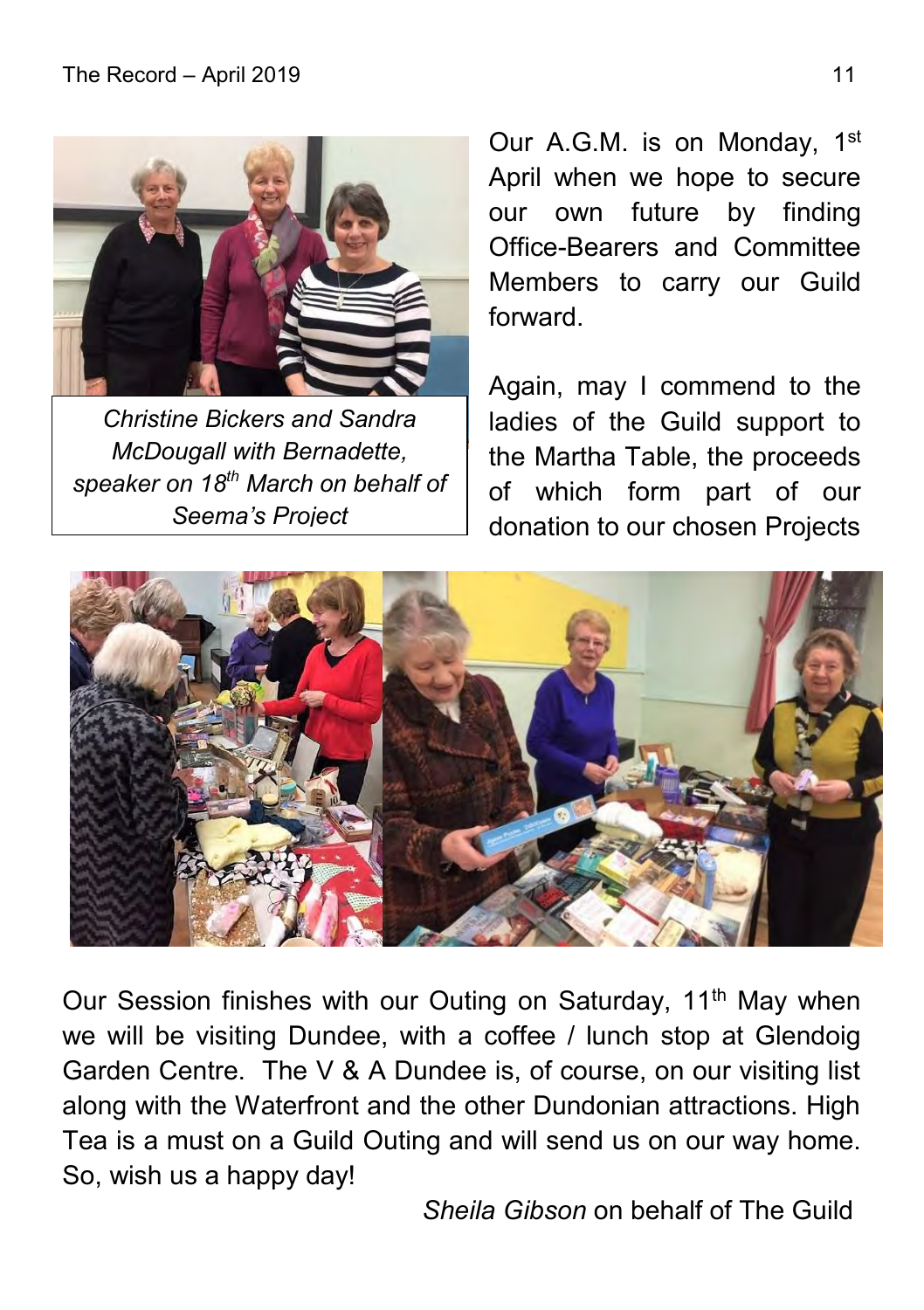### **Playlist "Cuppa Time"**

The above "Cuppa Time" is held on the 3rd Tuesday each month in Room 1 from 10 am till 12 noon. This is an opportunity to come along for a chat and find out about Playlist for Life which is proving to be very helpful both for people with Dementia and their carers.

There is a quiet friendly atmosphere and it appears music can make an enormous difference to someone living with dementia and their family. Music can help to calm someone if they are agitated and bring a smile back. It also helps to connect with someone through a trip down memory lane to find which songs or film and T.V. theme tunes they remember.

We have a book with over 100 songs for each year starting from 1915 to help you to select. We can then show you how to make a Playlist that is personal to the dementia patient but also contains family favourites which could bring back happy memories.

There are leaflets and information in the Hall of Fellowship about Playlist for Life but please feel free to come along just for a chat and a "cuppa". *Ellen Robertson, Margaret Leeper and Sandra McDougall*

## **FLOWER CALENDAR - APRIL and May 2019**

#### **APRIL**

**Distributors:** Mrs M Kinloch (563 6023) / Mrs A Harvey (772 3615)

Mrs A Crooks (1<sup>st</sup>), Mrs E Sturgeon, Mrs J MacMillan, Mrs A Lockhart  $(7<sup>th</sup>)$ , Mrs A Henderson  $(15<sup>th</sup>)$ , Mr J Semple  $(22<sup>nd</sup>)$ , Mrs M Murray (24<sup>th</sup>), Mrs A Wilson (27<sup>th</sup>)

#### **MAY**

**Distributors:** Mrs A Henderson (772 5888)/Mrs S Paton (772 4430)

Mrs E McSheehy, Mrs L McGrath, Mrs C Mackintosh, Mrs A Harvey, Mr G Graham  $(27<sup>th</sup>)$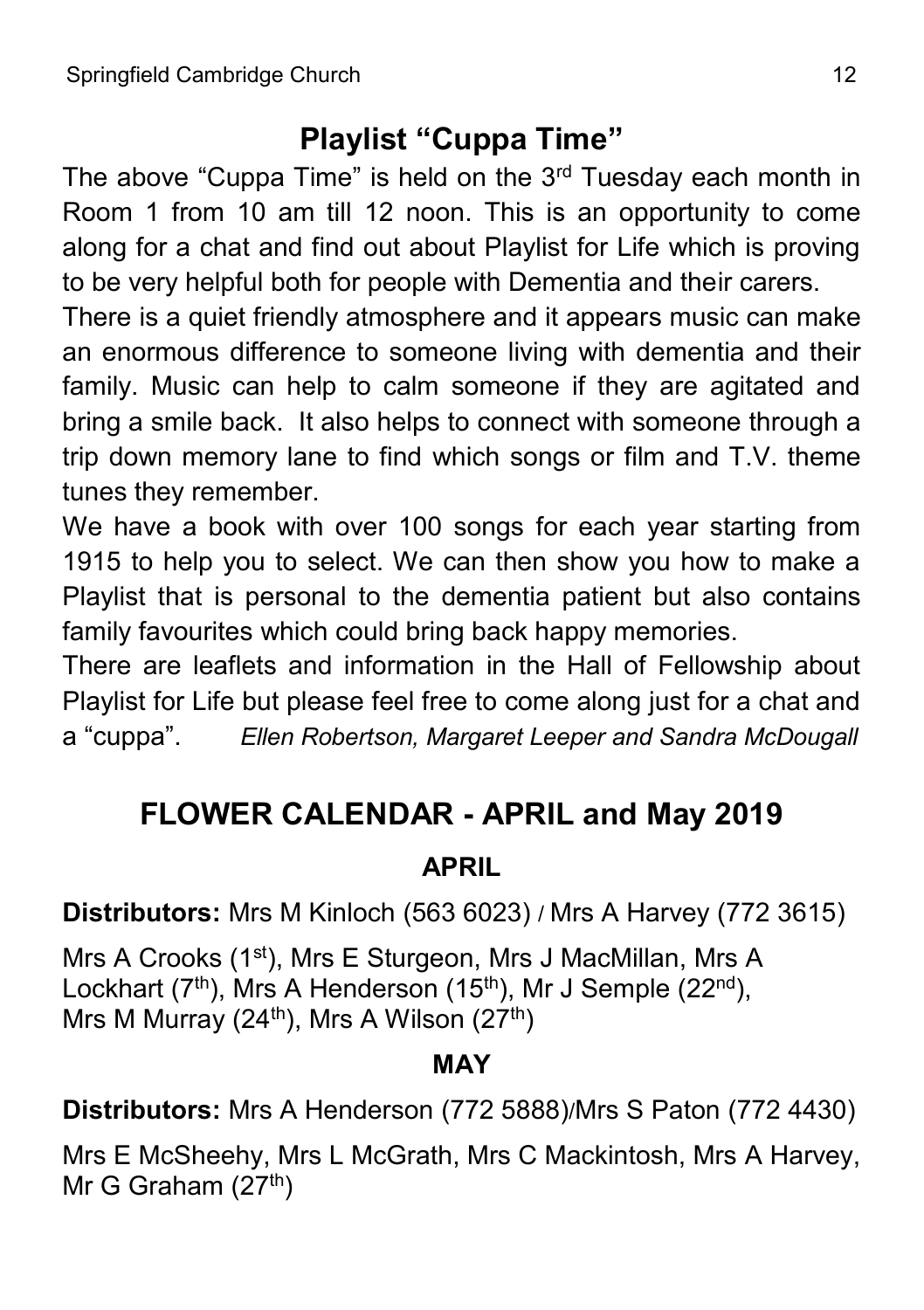

**Springfield Cambridge Festival Chorus Another date for your diary - Friday 5 th July 2019** Our Summer Concert will be held on Friday 5<sup>th</sup> July 2019 in Glasgow City Halls. This will be a full concert performance of Gilbert & Sullivan's "Pirates of Penzance" Details of the Box Office arrangements will be available in May. *Sheila Dunbar* **Secretary** 

> e of the Springfield Cambrid<br>Copy date = 19<sup>th</sup> May, 2019 Publication date =  $9<sup>th</sup>$  June, 2019 Next Issue of the Springfield Cambridge *Record* Printer date =  $27<sup>th</sup>$  May, 2019